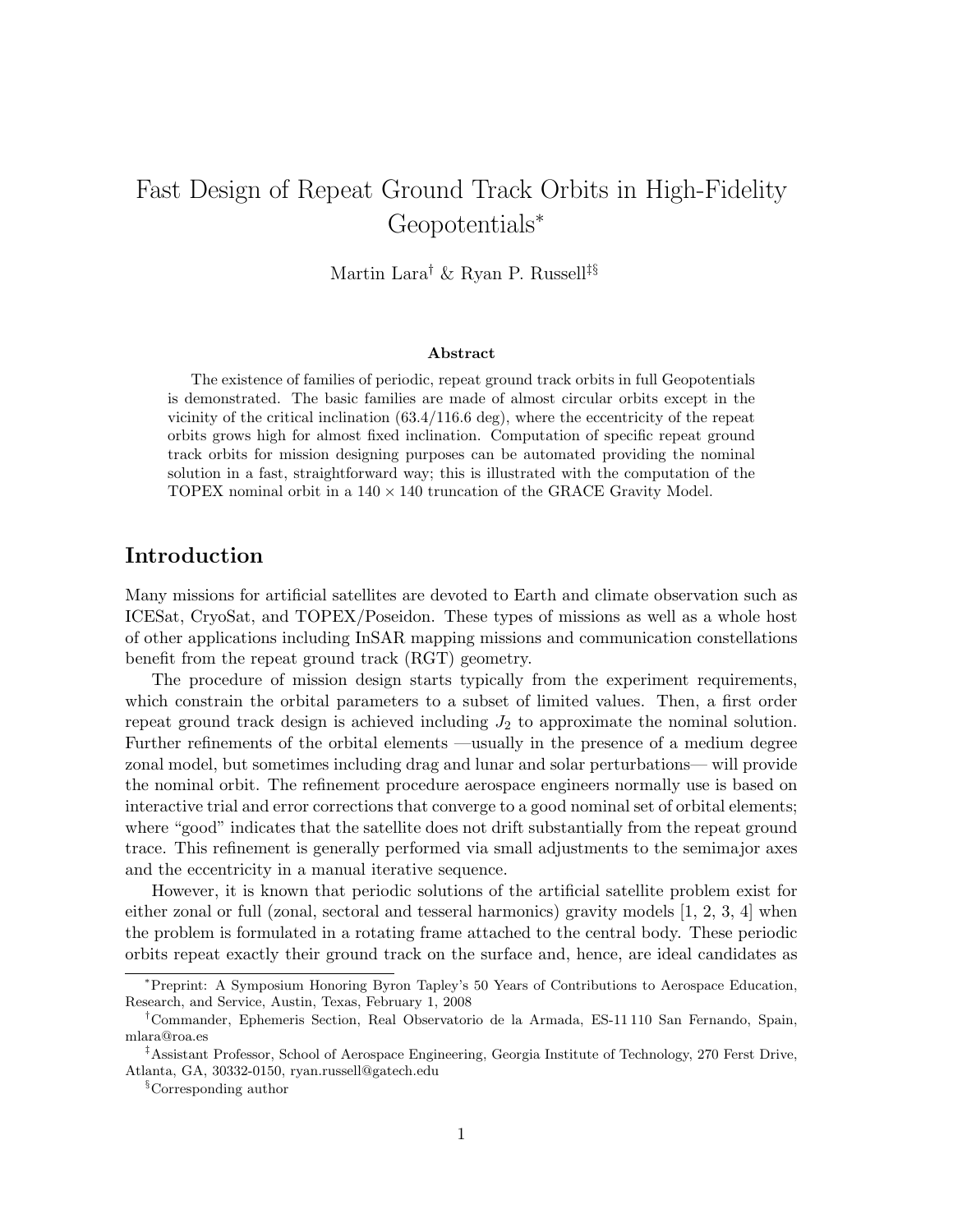nominal orbits for RGT missions. In addition, the technique provides the stability character and average orbital elements of the RGT orbit. Most importantly perhaps, the technique is simple to automate and mission designers can select from full families of RGT orbits.

Here, we extend this new technique for Earth applications. Our results include the higher order effects of a full gravity field and require no tuning. As a proof of concept we use the GRACE Gravity Model (GGM02C) and apply this technique to the computation of the TOPEX nominal orbit with a  $10/127$  RGT cycle. Thus, we compute the family of frozen, 10/127 repeat orbits in a moderate gravity field. We find high inclination, low eccentricity, stable, periodic orbits for all inclinations embraced by the critical inclinations, where high eccentricity periodic orbits exist with frozen perigee. Then we propagate the initial conditions of selected repeat orbits in a higher order  $(140 \times 140)$  gravity field. After differential corrections we find that, indeed, the orbit remains periodic.

For mission designing tasks the whole procedure can be fastened as follows. First, a simple analytical approximation provides initial conditions of the approximated nominal RGT orbit. These initial conditions are amenable to improvement with differential corrections until finding a periodic orbit of a low order, say  $9 \times 9$ , gravity model. The fast computation of the corresponding family of periodic orbits of this model reveals the details of the real phase space and permits to chose better initial conditions. Then, new differential corrections converge to a true repeat orbit of a higher order gravity model. Finally, if required, the solution can be re-adjusted by propagating the family of periodic orbits of the higher order gravity problem.

### Periodic orbit computation in full Geopotentials

In an Earth centered frame with the  $x$  axis pointing to Greenwich meridian, the  $z$  axis to the pole and the y axis completing a direct frame, the equations of motion are

<span id="page-1-0"></span>
$$
\ddot{x} - 2\omega \dot{y} = \frac{\partial \Omega}{\partial x}, \qquad \ddot{y} + 2\omega \dot{x} = \frac{\partial \Omega}{\partial y}, \qquad \ddot{z} = \frac{\partial \Omega}{\partial z}, \tag{1}
$$

where  $\omega = 360.9856235 \text{ deg/day}$  is the Earth's rotation rate [\[5\]](#page-10-4) and  $\Omega$  is the potential function

$$
\Omega = \left(\omega^2/2\right)\left(x^2 + y^2\right) - V\tag{2}
$$

with

<span id="page-1-2"></span>
$$
V = -\frac{\mu}{r} \left[ 1 + \sum_{j \ge 2} \left( \frac{\alpha}{r} \right)^j \sum_{k=0}^j \left( C_{j,k} \cos k\lambda + S_{j,k} \sin k\lambda \right) P_{j,k}(\sin \varphi) \right]
$$
(3)

where  $\mu$  is the Earth's gravitational parameter, the scaling factor  $\alpha$  is the equatorial radius of the Earth,  $P_{j,k}$  are the Legendre functions in the sine of the latitude  $\varphi$ ,  $\lambda$  is longitude, and  $C_{j,k}$  and  $S_{j,k}$  are the gravitational coefficients of the potential. In the rotating frame V is time independent and the equations of motion accept the integral

<span id="page-1-1"></span>
$$
2\Omega - (\dot{x}^2 + \dot{y}^2 + \dot{z}^2) = C \tag{4}
$$

System [\(1\)](#page-1-0) is not integrable —even in the simplest case in which all coefficients vanish except  $C_{2,0}$  [\[6\]](#page-10-5). However, one can obtain valuable information by computing particular solutions to it. Specifically, periodic orbits are solutions that are known for all the time and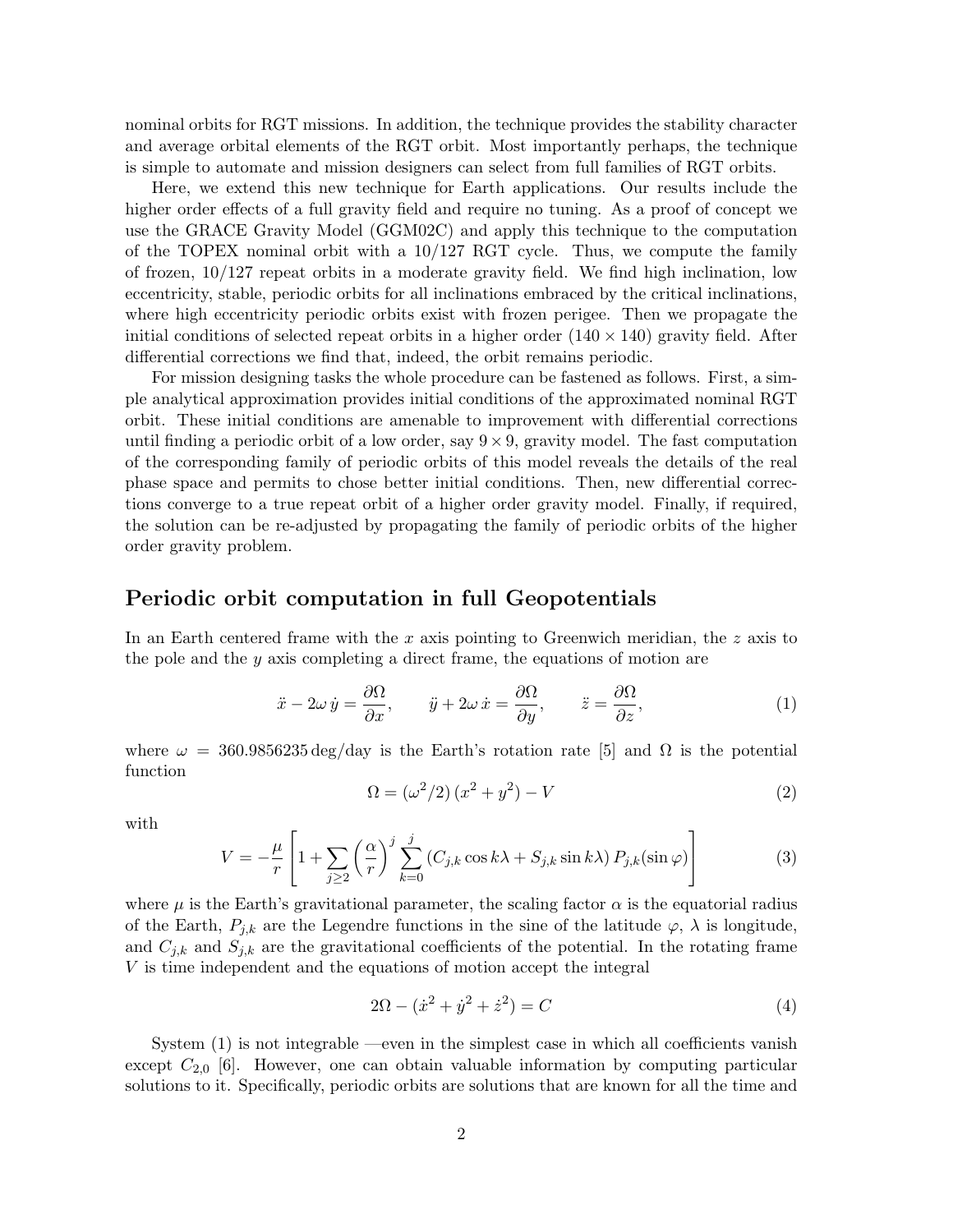whose stability properties are easily determined. Further, the existence of an integral, Eq. [\(4\)](#page-1-1), guarantees that periodic orbits are grouped in families that determine the skeleton of the dynamical system [\[7\]](#page-11-0).

As the main perturbation from the Keplerian motion around the Earth is due to the oblatenes coefficient  $C_{2,0}$  that is of the order of  $10^{-3}$ , in most cases it is enough to compute differential corrections to a rough Keplerian approximation to obtain a true periodic orbit in the full Geopotential Eq. [\(3\)](#page-1-2).

### GRACE Gravity Model

The GGM02C Model is a high resolution global gravity field model estimated with data from the GRACE satellites combined with other terrestrial gravity information [\[8\]](#page-11-1). The complete model includes  $200 \times 200$  spherical harmonic coefficients and the  $C_{2,0}$  term is constrained to represent the accurate long-term mean value. The GGM02C model is publicly available<sup>[1](#page-2-0)</sup> and is currently accepted as the most accurate model to date for high precision orbit determination applications.

#### Basics on differential corrections computation

Let  $x$  be of dimension  $m$  and let

<span id="page-2-1"></span>
$$
\dot{\boldsymbol{x}} = \boldsymbol{F}(\boldsymbol{x}, t) \tag{5}
$$

be an m-dimensional differential system to which a solution

$$
x = x(t) \tag{6}
$$

is known for certain initial conditions. Assume also that  $y = x + \xi$  is another solution to Eq. [\(5\)](#page-2-1). Therefore,

$$
\dot{\boldsymbol{x}} + \dot{\boldsymbol{\xi}} = \boldsymbol{F}(\boldsymbol{x} + \boldsymbol{\xi}, t).
$$

If we assume y to be close enough to x for all t, the displacements  $\xi$  will be small. Then, a Taylor series development of the force function gives rise to the variational equations

<span id="page-2-2"></span>
$$
\dot{\xi} = J\xi \tag{7}
$$

where J is the Jacobian matrix of elements  $\partial F_i/\partial x_j$ ,  $(i, j = 1, ..., m)$ .

The variational equations, Eq. [\(7\)](#page-2-2), are a linear homogeneous system of ordinary differential equations whose general solution is given by a linear combination of  $m$  independent solutions. Thus,

$$
\boldsymbol{\xi} = \sum_{i=1}^{m} C_i \, \boldsymbol{\xi}_i(t),\tag{8}
$$

where  $C_i$  are m arbitrary constants and  $\boldsymbol{\xi}_i = \boldsymbol{\xi}_i(t)$  form a fundamental system to Eq. [\(7\)](#page-2-2).

Now, assume that after a time  $t = T_0$  the known solution  $\mathbf{x} = \mathbf{x}(t)$  is periodic or almost periodic, and that we want to determine the values of  $C_i$  that make  $y$  also to be periodic with, probably, a new period  $T = T_0 + \Delta T$ . Then, for the theorem on existence and

<span id="page-2-0"></span><sup>1</sup> http://www.csr.utexas.edu/grace/gravity/ [cited: Jan 1, 2008]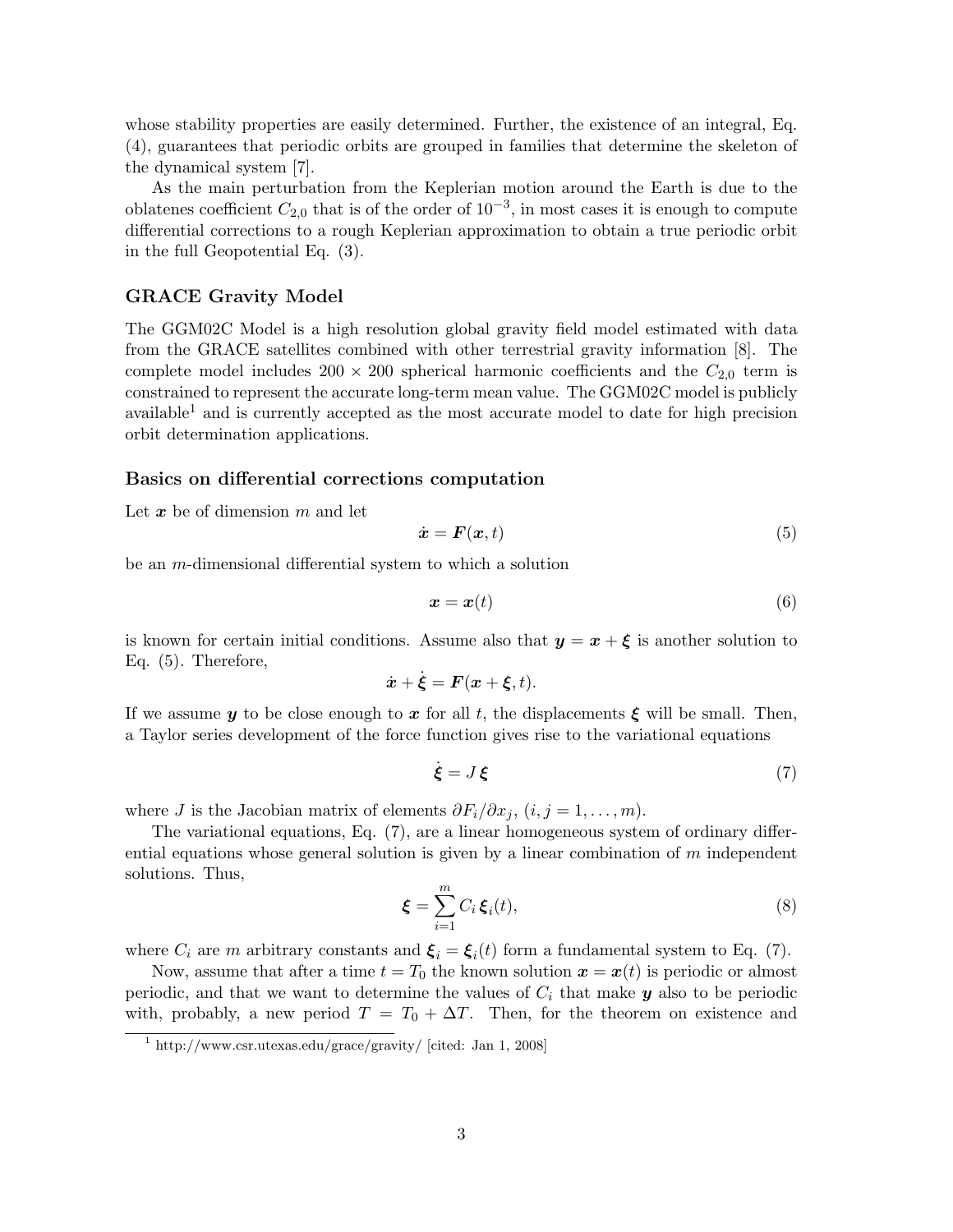uniqueness of solutions to initial value problems, it is enough for the periodicity condition  $y(t) = y(t + T)$  to be fulfilled that

<span id="page-3-0"></span>
$$
\mathbf{y}(0) = \mathbf{y}(T_0 + \Delta T). \tag{9}
$$

For close solutions to x the correction  $\Delta T$  is small and, neglecting higher order quantities and noting that  $\partial x/\partial T_0 = \mathbf{F}(x(T_0), T_0)$ , the periodicity condition Eq. [\(9\)](#page-3-0) is written

$$
\bm{x}(0) + \bm{\xi}(0) = \bm{x}(T_0) + \bm{F}(\bm{x}(T_0), T_0) \,\Delta T + \bm{\xi}(T_0)
$$

or

<span id="page-3-1"></span>
$$
\boldsymbol{F}(\boldsymbol{x}(T_0), T_0) \Delta T + \sum_{i=1}^{m} \left[ \boldsymbol{\xi}_i(T_0) - \boldsymbol{\xi}_i(0) \right] C_i = \boldsymbol{x}(0) - \boldsymbol{x}(T_0)
$$
\n(10)

Therefore, the problem of computing a periodic solution close to a known periodic or almost periodic solution is reduced to, first, computing a fundamental system to Eq. [\(7\)](#page-2-2) and, then, solving the linear system Eq. [\(10\)](#page-3-1) for the unknowns  $C_i$  and  $\Delta T$ . Remarkably, when the fundamental system to Eq. [\(7\)](#page-2-2) is computed using the identity matrix  $I_m$  as initial conditions, the constants  $C_i$  result to be the required corrections to the initial conditions  $x(0)$  that determine the initial conditions  $y(0)$  of the new periodic solution.

There are several matters that may make solving Eq. [\(10\)](#page-3-1) difficult, especially when the equations of motion Eq. [\(5\)](#page-2-1) accept integrals. The linear system has fewer equations than unknowns; the matrix to invert may be singular or bad conditioned; etc. These are problems of linear algebra that may be approached in a variety of forms, and there is a wealth of algorithms for the continuation of families of periodic orbits based on the computation of differential corrections. The interested reader is referred to the literature and we only mention that the computations in this paper were double checked using the algorithms described in [\[4\]](#page-10-3) and [\[9\]](#page-11-2).

#### Families of periodic orbits

Periodic orbits of Hamiltonian system are not isolated but appear grouped in families. Further, for the Earth, it has been shown that RGT orbits are members of families of threedimensional periodic orbits in the rotating frame that appear as vertical bifurcations of the family of (planar) equatorial orbits [\[2\]](#page-10-1) —the straightforward computation of the bifurcated families just requiring a small displacement of the initial conditions of the critical orbit in the vertical direction [\[10\]](#page-11-3). But, the simple non vanishing of the harmonic coefficient  $C_{3,0}$ breaks the equatorial symmetry of the Geopotential, thus preventing the existence of planar solutions.

However, due to the magnitudes of the harmonic coefficients of the Geopotential, there exist periodic orbits very close to the equatorial plane, and families of RGT orbits indeed bifurcate from critical stability orbits of the family of (almost planar) almost equatorial orbits. The procedure of computing the bifurcated families is not so simple as in the equatorial symmetry case and will be discussed eventually. On the contrary, for mission designing purposes it is not necessary to compute whole families but, perhaps, a small part of them. Then, the procedure described below can be used as a shortcut for exploring the real phase space of nominal RGT orbits.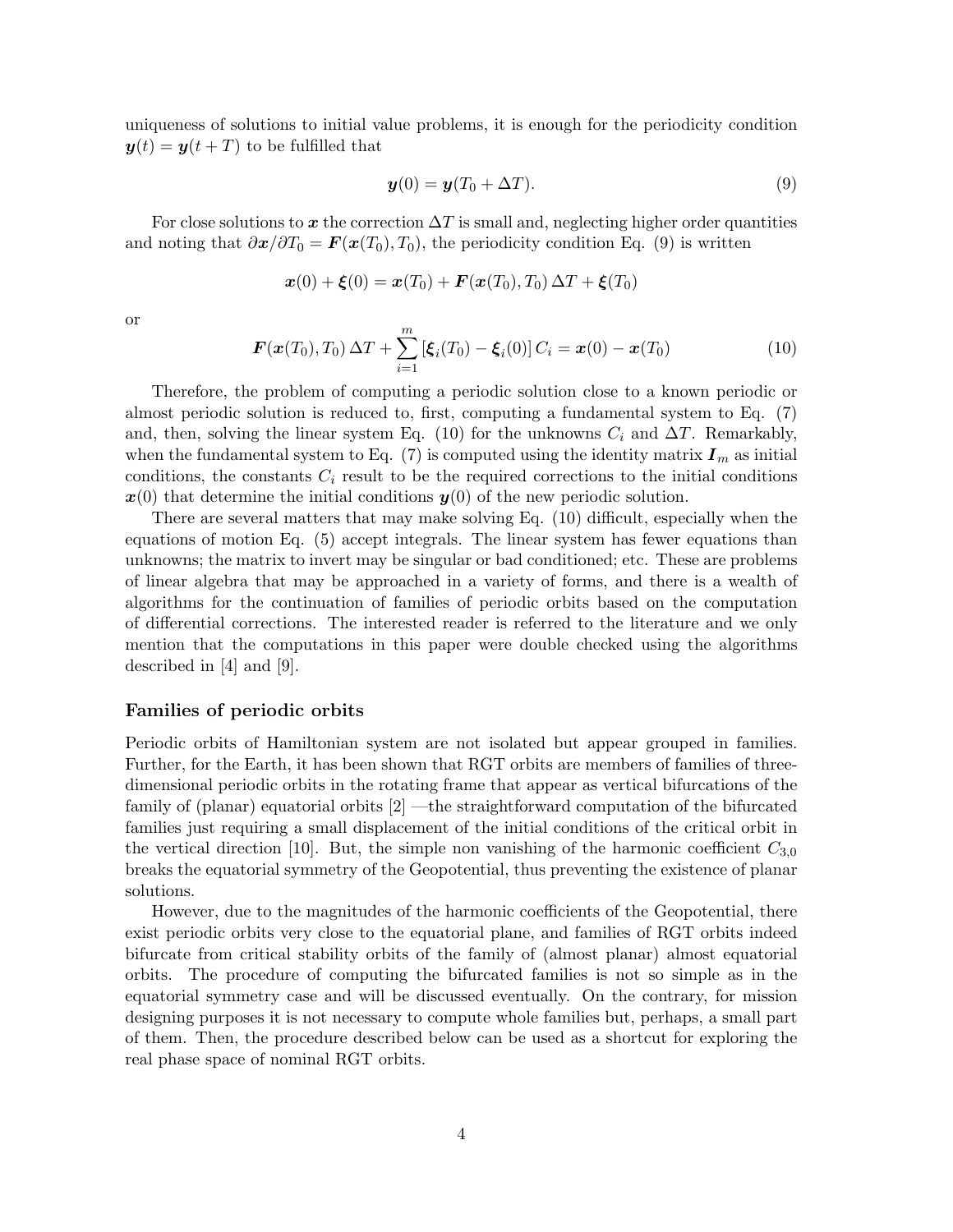### Practical approach

Geographical considerations related to a satellite mission may bound the inclination and eccentricity of the nominal orbit. Then, the required repetition cycle determines its semimajor axis and period; on the contrary, physical or technical reasons may constrain the altitude of the orbiter to some range (and, therefore, its semimajor axis and period), from which an adequate repetition cycle must be selected.

Once the initial requirements are fixed, a rough approximation of the nominal orbit can be obtained from simple analytical approximations [\[11\]](#page-11-4) (see also [\[12\]](#page-11-5), p. 45 and ff.) or in some cases based only on two body dynamics. Then, differential corrections produce a "true" (up to certain numerical precision) periodic orbit. However, the procedure of introducing differential corrections trying to find periodicity may shift slightly the elements from their reference values. Then, after finding the initial RGT periodic orbit, moving over the family for variations of the Jacobi constant may be required.

We illustrate the procedure using the orbital parameters of The Ocean Topography Experiment (TOPEX) mission, a joint project of NASA and the French space agency CNES, taken from [\[13\]](#page-11-6). Namely, a nearly circular reference RGT orbit covering 127 orbits over 10 sidereal days with an inclination of  $\sim$  66 deg.

### TOPEX 10/127 RGT family

From initial elements  $d = 10$  days,  $n = 127$  cycles,  $e = 0$ ,  $I = 90$  deg,  $\Omega = 0$ , a rough analytical approximation including  $C_{2,0}$  and  $C_{3,0}$  produce an orbit with  $a = 7740.258 \text{ km}$ ,  $e = 0.00096, g = 90 \text{ deg}, I = 66 \text{ deg that repeats its ground track after, } T = 861641.3092 \text{ s.}$ However, in the Earth's fixed frame, corresponding initial conditions  $(r, \dot{r})$  of this orbit do not achieve periodicity in a real Geopotential, resulting in a miss distance  $\delta \sim 0.003$ , where

$$
\delta = \text{Max}\left\{\frac{\|\bm{r}(T)-\bm{r}(0)\|}{\|\bm{r}(0)\|}, \frac{\|\dot{\bm{r}}(T)-\dot{\bm{r}}(0)\|}{\|\dot{\bm{r}}(0)\|}\right\}.
$$

After applying differential corrections in a  $20 \times 20$  truncation of GGM02C, we improve the initial conditions until reaching a "true" (miss distance  $\delta < 10^{-11}$ ) RGT periodic orbit with period  $T = 861640.6277$  s and average orbital elements  $a = 7740.261$  km,  $e = 0.00114$ ,  $I = 89.9984 \text{ deg}, g = 89.9985 \text{ deg}, \Omega = 0.0054 \text{ deg}.$ 

Once a periodic orbit has been computed, we easily continue the whole family of periodic orbits that repeat the ground track after 127 cycles either for increasing or decreasing values of the Jacobi constant —which results in decreasing or increasing inclinations, respectively, when starting near the polar case. Besides, we obtain the stability character of each periodic orbit as a side effect of the differential correction procedure, because it is derived from the eigenvalues of the state transition matrix at the end of one period. For Hamiltonian systems with three degrees of freedom, as Eq.  $(1)$ , two stability indices  $b_1$ ,  $b_2$ , are normally used [\[14\]](#page-11-7). The condition  $b_{1,2}$  real and  $|b_{1,2}| < 2$  applies for stability in the linear approximation.

Figure [1](#page-5-0) shows the stability curves of this family of 10-127 RGT periodic orbits. The family is generally made of stable orbits and only exists in the region  $C \in (0.762058, 0.884604)$ , where  $C$  is expressed in internal units such that the Earth gravitational constant and its equatorial radius are equal to one. At each end the family reflects over itself and both reflected parts (not appreciated at the scale of the plot) are made of unstable orbits.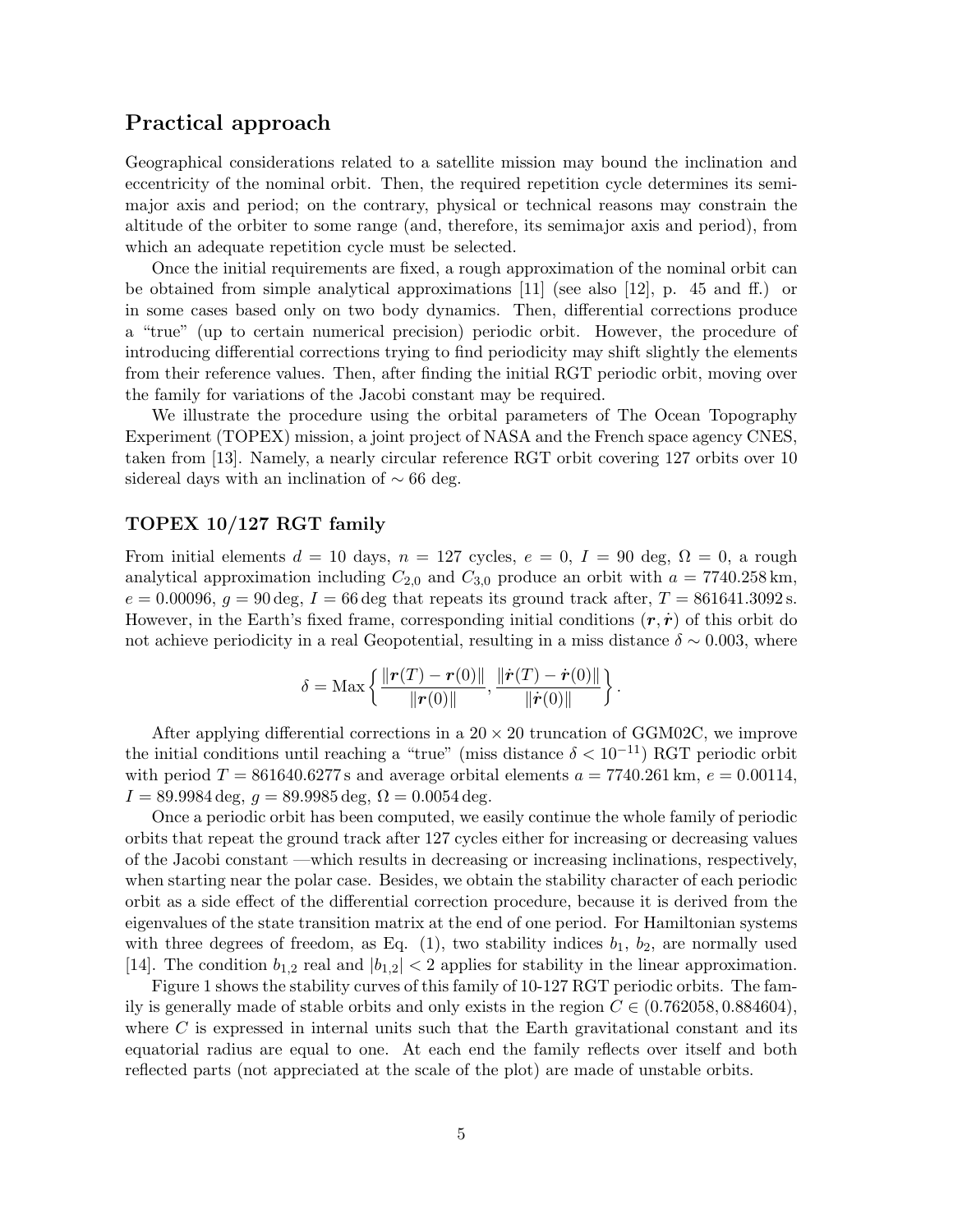

<span id="page-5-0"></span>Figure 1: Family of 10-127 RGT periodic orbits: stability curves.

Remarkably enough, we always find one stability index with the degenerate value  $b_1 = 2$ . This behavior is analogous to the zonal problem (the problem in which only zonal harmonics are considered in the Geopotential), which accepts the polar component  $H$  of angular momentum as integral of the motion and, therefore, is separable: The planar motion in the rotating meridian of the satellite separates from the motion of this plane. Periodicity in three dimensions requires periodicity of each motion separately and, further, commensurability between both frequencies, and it occurs in a variety of cases [\[1\]](#page-10-0). Therefore, we conjecture that this kind of degeneracy, commonly associated to long repetition cycles [\[4,](#page-10-3) [15\]](#page-11-8), might be a consequence of a sub-periodicity in the motion.

Since the separability of the zonal problem makes evident in cylindrical coordinates  $(\rho, z, \lambda)$  [\[16\]](#page-12-0), we investigate the evolution of the orbit in these coordinates, in which  $H = \rho^2 \lambda$ is the conjugate momentum to  $\lambda$ . Thus, a cursory inspection of the motion shows that z repeats its path after a nodal period, and  $\rho$  and H after half of it. Then, the motion in the rotating meridian of the orbiter —motion in the  $(\rho, z)$  plane, in cylindrical coordinates seems to enjoy a 1/127th sub-periodicity of the full period, illustrated in Fig. [2.](#page-5-1)



<span id="page-5-1"></span>Figure 2: Sub-periodic behavior in a rotating meridian ( $e = 0.00058$ ,  $I = 114.25$  deg).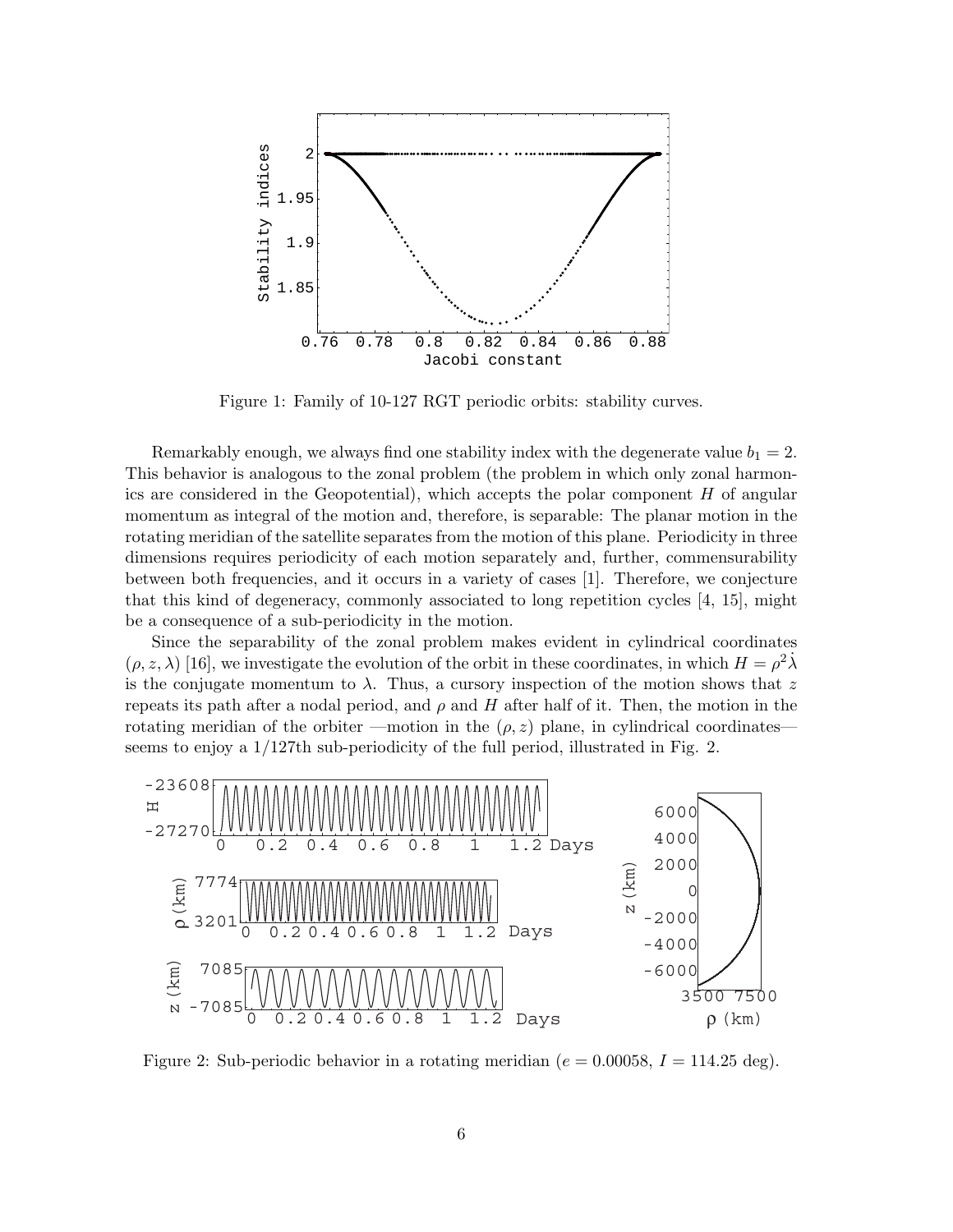However, as shown in Fig. [3,](#page-6-0) a thorough check reveals that the sub-periodicity is only apparent: while the path of the orbiter in the rotating meridian is clearly mimicked each nodal period, the tesserals influence slightly affects periodicity.<sup>[2](#page-6-1)</sup> Further research will disclose whether the degeneracy of the stability index is real or just a consequence of the numerical precision reached in the computation of the state transition matrix after such long periods.



<span id="page-6-0"></span>Figure 3: Relative sub-periodicity error  $(i = 1, \ldots, 127)$ .

Another effect of the presumed singularity is that it affects the matrix inversion required by most differential corrections algorithms. A singular value decomposition procedure showed good results in constructing the generalized inverse of the matrix [\[17,](#page-12-1) [4\]](#page-10-3).

Figure [4](#page-7-0) shows the evolution of the family in an inclination-eccentricity diagram [\[18\]](#page-12-2). Reflections in the Jacobi constant roughly coincide with reflections in inclination, and the family is confined to the range of high inclination orbits encompassed by the direct and retrograde critical inclinations,  $I = 63.435$  and  $I = 116.565$  deg respectively. The lower eccentricity orbits between both critical inclinations are stable, and the higher eccentricity orbits with direct or retrograde (almost) critical inclination are unstable. Since elliptic orbits with  $e > 0.17$  impact the surface of the Earth we do not continued the family for highly elliptic orbits.

Note in Fig. [4](#page-7-0) the dips in eccentricity between 64.6 and 72.3 deg and between 107.5 and 115.3 deg, in which the eccentricity falls below 0.001. These dips could be good options for RGT missions because of their favorable inclinations and stability: it is not a surprise that TOPEX orbit, with an inclination of 66 deg, is placed in the direct inclination dip so close to the minimum  $e = 0.0006$  that occurs at  $I = 65.8$  deg.

Further, the RGT periodic orbits are frozen orbits with argument of the perigee that averages to 90 deg between the very low eccentricity orbits at 65.8 and 114.2 deg. Out of this interval the argument of the perigee averages to 270 deg either for the elliptic or almost circular orbits.

Remark that the instantaneous perigee circulates for most, if not for all, very low eccentricity orbits. However, its argument clearly averages to the same value each nodal period. That is exactly what we mean when we talk about the frozen perigee of very low eccentricity orbits, the value of which we compute from  $\langle g \rangle = \arctan(\langle e \sin g \rangle / \langle e \cos g \rangle)$ . Of course, in the transition from  $\langle g \rangle = 90$  to  $\langle g \rangle = 270$  deg that occurs near each of the eccentricity dips

<span id="page-6-1"></span><sup>&</sup>lt;sup>2</sup>In fact, the influence of resonant tesseral harmonic coefficients is very important in lower resonances, a case in which we did not find this supposed degeneracy to happen.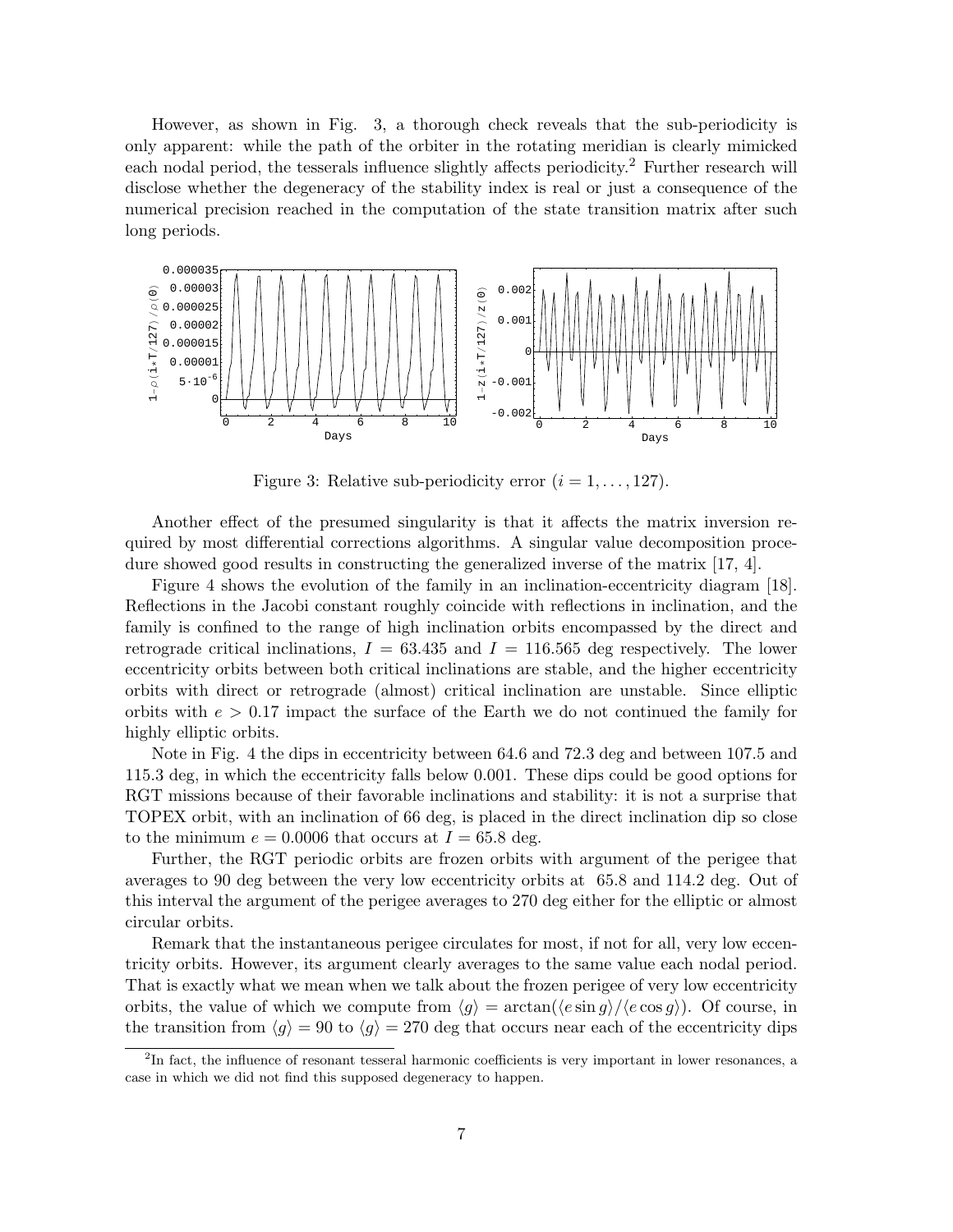

<span id="page-7-0"></span>Figure 4: Family of 10-127 RGT periodic orbits: inclination stability diagram.

there must be at least one orbit, not necessarily the lowest eccentricity orbit, with undefined (averaged) argument of perigee, averaging half of the time to 90 deg and the other half to 270. Examples of these types of orbits are illustrated in Fig. [5,](#page-7-1) where we show the instantaneous evolution in the  $(e \cos q, e \sin q)$  plane of very low eccentricity orbits  $(e \sim 0.0006)$ , of the family of 10-127 RGT, periodic orbits of a  $20 \times 20$  Geopotential. From left to right, the (averaged) inclinations are  $I = 113.51$ ,  $I = 114.24$ , and  $I = 114.77$ , respectively.



<span id="page-7-1"></span>Figure 5: Orbits with instantaneous circulating perigee whose argument averages to  $q = 90$ deg (left), undefined (center), and  $q = 270$  deg (right).

# TOPEX orbit: direct computation

The continuation of the natural family of RGT periodic orbits for variations of the Jacobi constant in the  $20 \times 20$  gravity field above reveals the main features of the phase space around the Earth. Thus, we can selected the reference orbit from a computed family in a medium gravity field and, then, differentially correct to compute the RGT periodic orbit in a high fidelity Geopotential. However, the procedure of computing differential corrections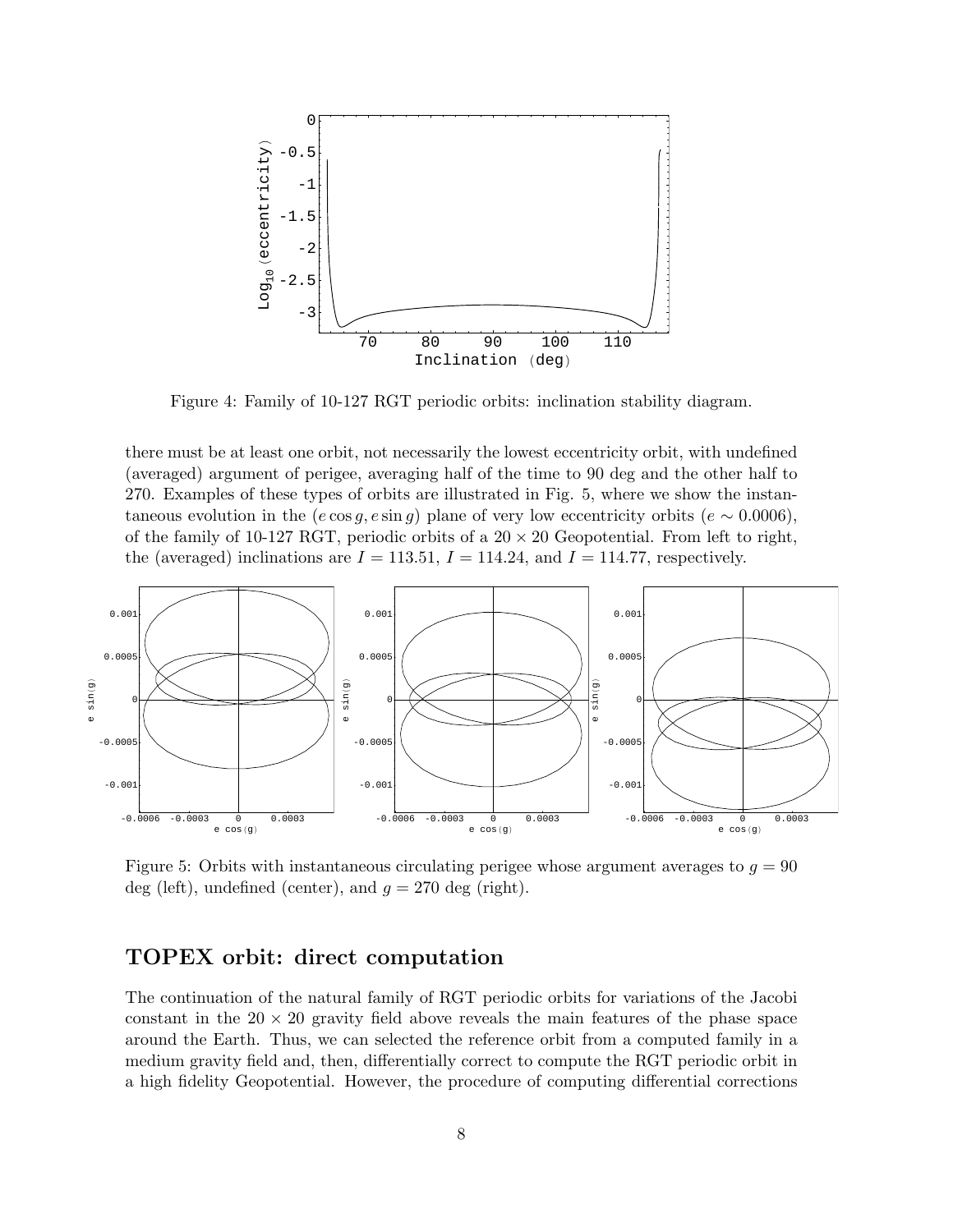may affect the inclination making it necessary to slightly continue the family in the desired direction for obtaining the desired orbit in the higher order field.

Alternatively, one can choose the direct computation of a specific  $d-n RGT$  orbit in a high fidelity Geopotential without need of computing previously the whole or part of the family of d-n RGT orbits in a medium or low gravity field. Thus, for a  $50 \times 50$  truncation of the GGM02C, by requiring a 10-127 RGT cycle, almost circular orbit at 66 deg of inclination we get an analytical approximation with miss distance  $\delta_0 = 0.4 \times 10^{-2}$  that after successive corrections converges into the sequence  $\delta_0 = 0.1 \times 10^{-3}$ ,  $\delta_2 = 0.1 \times 10^{-5}$ ,  $\delta_3 = 0.5 \times 10^{-11}$ , to a periodic RGT orbit of the  $50 \times 50$  field, its final orbital elements being very close to the TOPEX reference mean elements for the operational orbit [\[13\]](#page-11-6), with initial conditions

```
-0.4396226316250480E+00 0.8567054972658054E+06
-0.7479425656222416E+04 0.1903622797297078E+04 0.
-0.5823215938530145E+00 -0.2285419684650048E+01 -0.6567933919757708E+01
```
where the first row gives the Jacobi constant  $(-C/2)$  in internal units and period in seconds, and the following lines, in the body fixed frame, give the position (km) and velocity (km/s).

After new differential corrections we succeed to converge in a similar sequence (starting from  $\delta_0 < 10^{-7}$ ) to a periodic orbit in a 140 × 140 gravity field:

| $0.6785302750836524E+04 -0.3677091332059861E+04 -0.$                               |  |
|------------------------------------------------------------------------------------|--|
| $0.1123234753502430E+01 \quad 0.2073920775568003E+01 \quad 0.6568136302551559E+01$ |  |

with average orbital elements  $a = 7714.405 \text{ km}$ ,  $e = 0.00060$ ,  $I = 66.009 \text{ deg}$ ,  $q = 90.12 \text{ deg}$ .  $\Omega = 321.24 \text{ deg}$ ; period  $T = 856705.4972866 \text{ s}$  miss distance  $\delta = 10^{-11}$ ; and stability indices  $b_1 = 2, b_2 = 1.994053.$ 

The TOPEX nominal orbit is presented in Fig. [6.](#page-9-0) The evolution of its instantaneous orbital elements is shown in Figs. [7](#page-10-6) and [8.](#page-11-9)

It is worth mentioning that our software implements Pine's nonsingular equations [\[19\]](#page-12-3) for computing the Geopotential and its derivates, but with alternative recursions that avoid the numerical instabilities found in the evaluation of derived Legendre functions for higher order degree and order potentials [\[20\]](#page-12-4). We run our simulations in a PowerPC G4 1.25 GHz processor, in which a ten-days integration of a typical 10-127 RGT low eccentricity orbit plus a fundamental set of variations requires less than two seconds for a  $9 \times 9$  truncation of the Geopotential, about six for a  $20 \times 20$  truncation,  $\sim 37$  seconds for  $50 \times 50$ , and ten minutes for the  $140 \times 140$  gravity field. Usually, a step to converge to a periodic orbit of the family requires of five integration cycles (one in the predictor stage and four in the corrector), so the preceding numbers are roughly multiplied by five.

Finally, despite that our procedure only accounts for the Earths gravitational effects, we check the robustness of its solutions to typical dominant perturbations. In the limited number of test cases, we generally find that the nominal orbit suffers only a very small drift of the reference RGT.

Thus, the left plot of Fig. [9](#page-12-5) shows the evolution after ten cycles (about three months) of the computed nominal RGT orbit, periodic in the  $50 \times 50$  field, in four different ephemeris cases. When accounting for the torque-free motion of the Earth, or more precisely the polar motion, the ground track drift is of just a few hundred meters in the equator. Similar drifts are obtained when taking into account lunar or solar perturbations. The combined effect of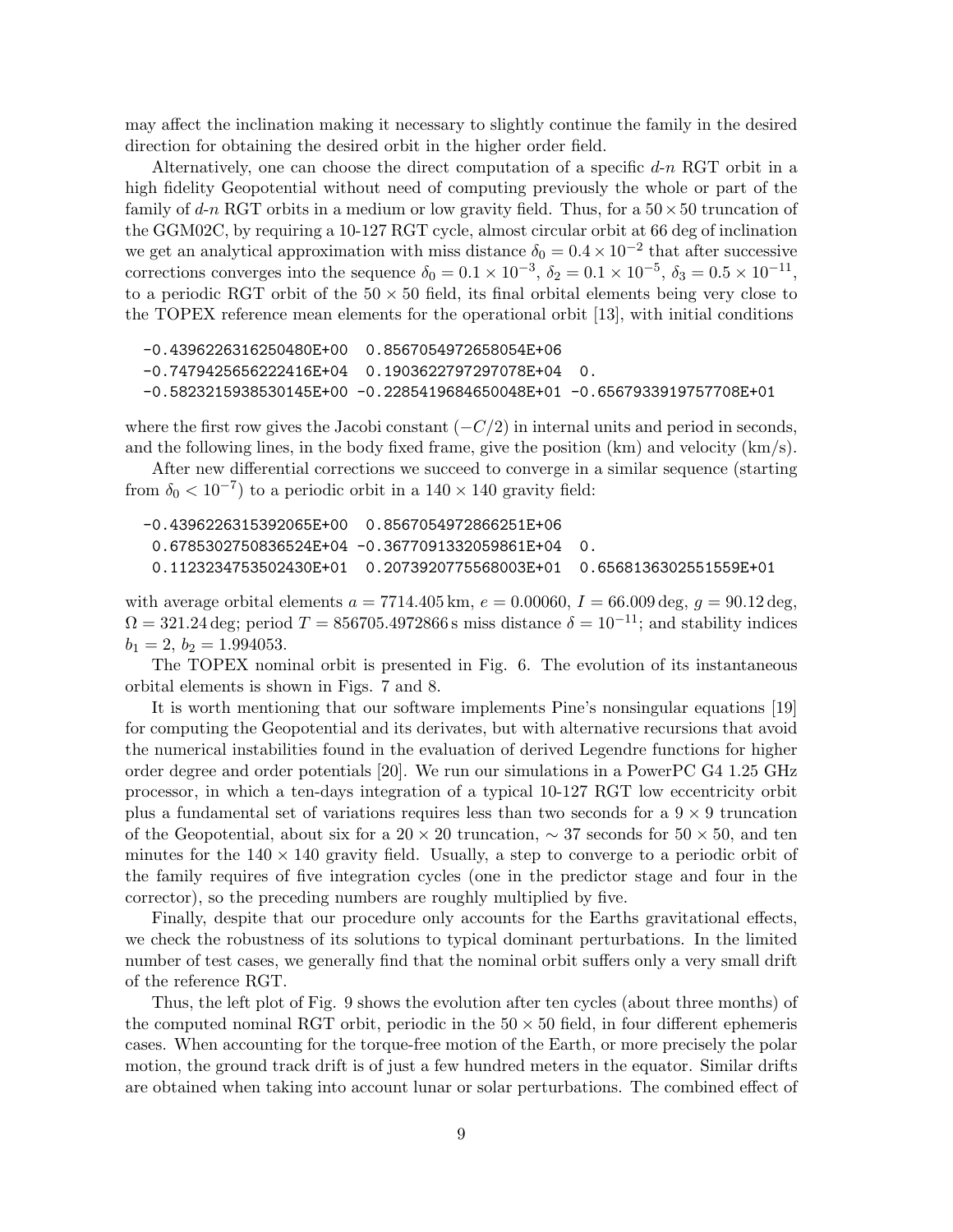

<span id="page-9-0"></span>Figure 6: TOPEX nominal orbit  $(140 \times 140 \text{ gravity field}).$ 

the polar motion and luni-solar perturbations introduces a drift in the equator that is less than one km in the above mentioned period. To briefly investigate the benefit of including the cross (sectoral and tesseral) terms, the right plot of Fig. [9](#page-12-5) shows similar ephemeris propagations, only this time the reference RGT orbit is taken from a  $50 \times 0$  zonal only model. Clearly, the removal of the cross terms in the reference calculations introduces a secular drift of nearly an order of magnitude greater than that caused by the polar motion and luni-solar perturbations.

In practice, the precise knowledge of the semimajor axis (mainly affected by atmospheric drag and radiation forces of body fixed origin and other model imperfections) is essential for effective ground-track control [\[13\]](#page-11-6). Therefore, the nominal solutions computed with our procedure may be desired to be further optimized in real models.

## Conclusions

The computation of orbits for missions requiring repetition of the ground trace is amenable to be fully automated. The inclusion of the higher order effects of large Geopotentials is easily embraced in the procedure (sacrificing only computational time), and valuable stability information is inherited as a side effect. Furthermore, the procedure is not restricted to computing specific orbits and one can easily explore the close behavior of the nominal solution for variations of the orbital elements. Specifically, for a given repeat cycle, the simple inspection of the eccentricity-inclination diagram of the corresponding family of periodic orbits provides a crucial design trade necessary for the general mission design.

The method we advocate is not limited to Earth applications and works well for other two body problems like Mars, Venus, Mercury, or even irregularly shaped asteroids. Besides, the method is almost transparent to the inclusion of strong third-body perturbations as long as the orbiting body is synchronously locked with its primary.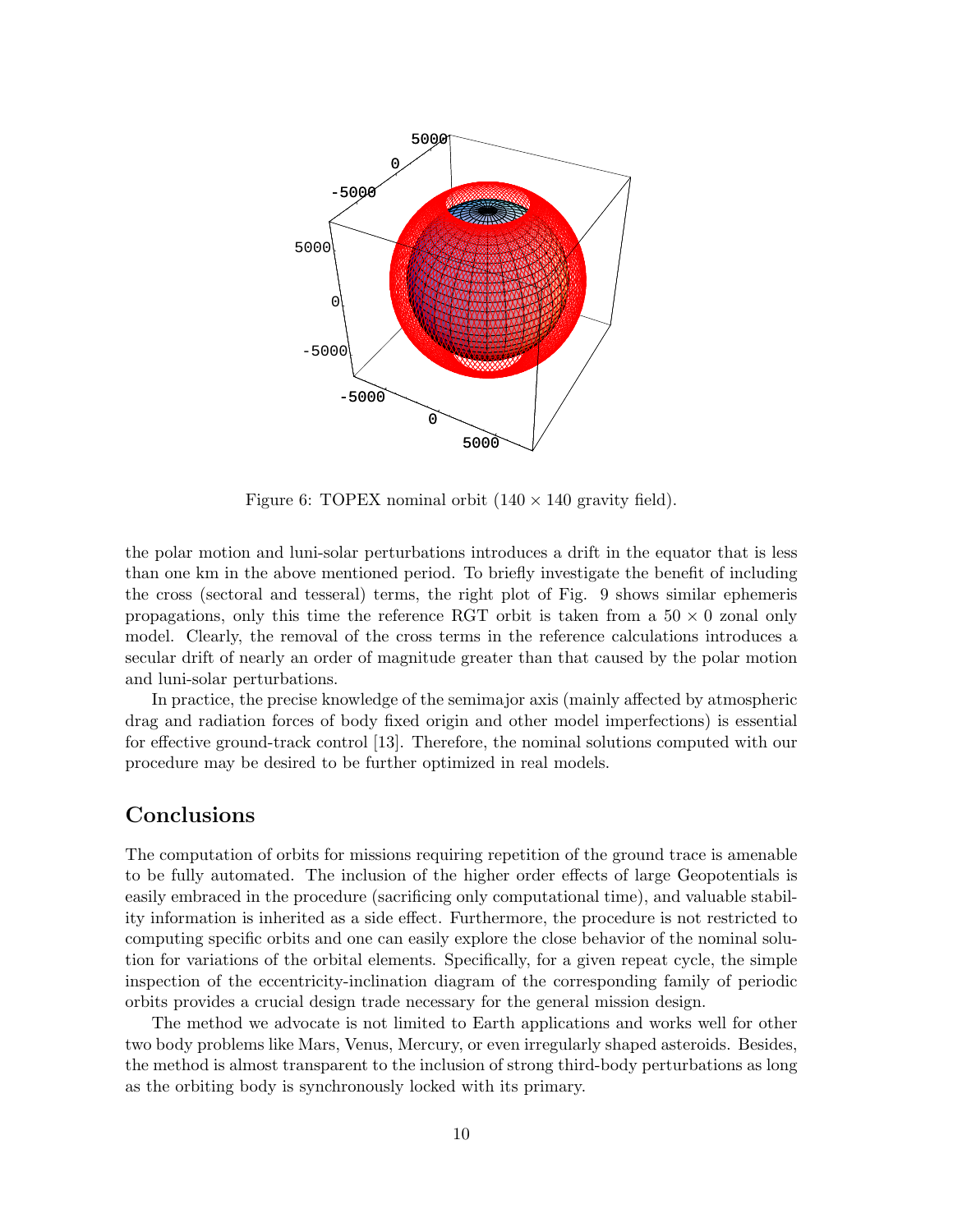

<span id="page-10-6"></span>Figure 7: Evolution of TOPEX nominal orbit osculating elements along the  $~\sim~10$  days period. From top to bottom: semimajor axes (km), eccentricity  $(\times 10^{-4})$ , inclination (deg), and argument of the node (deg).

### Acknowledgement

M.L. acknowledges partial support from projects ESP 2007-64068 and ESP 2005-07107 of the Government of Spain.

### References

- <span id="page-10-0"></span>[1] Lara, M., "Searching for Repeating Ground Track Orbits: A Systematic Approach," The Journal of the Astronautical Sciences, Vol. 47, 1999, pp. 177–188.
- <span id="page-10-1"></span>[2] Lara, M., "Repeat Ground Track Orbits of the Earth Tesseral Problem as Bifurcations of the Equatorial Family of Periodic Orbits," Celestial Mechanics and Dynamical Astronomy, Vol. 86, No. 2, 2003, pp. 143–162.
- <span id="page-10-2"></span>[3] Lara, M., Russell, R.P., "On the computation of a science orbit about Europa," Journal of Guidance, Control, and Dynamics, Vol. 30, No. 1, 2007, 259–263.
- <span id="page-10-3"></span>[4] Russell, R.P., Lara, M., "Long Lifetime Lunar Repeat Ground Track Orbits," Journal of Guidance, Control, and Dynamics, Vol. 30, No. 4, 2007, pp. 982–993.
- <span id="page-10-4"></span>[5] P. Kenneth Seidelmann, B. A. Archinal, M. F. Ahearn, A. Conrad, G. J. Consolmagno, D. Hestroffer, J. L. Hilton, G. A. Krasinsky, G. Neumann, J. Oberst, P. Stooke, E. F. Tedesco, D. J. Tholen, P. C. Thomas, I. P. Williams, "Report of the IAU/IAG Working Group on cartographic coordinates and rotational elements: 2006," Celestial Mechanics and Dynamical Astronomy, Vol.98, No. 3, 2007, pp. 155–180, DOI 10.1007/s10569-007-9072-y
- <span id="page-10-5"></span>[6] Irigoyen, M., Simó, C., "Non Integrability of the  $J_2$  problem". Celestial Mechanics and Dynamical Astronomy, Vol. 55, No. 3, 1993, pp. 281–287.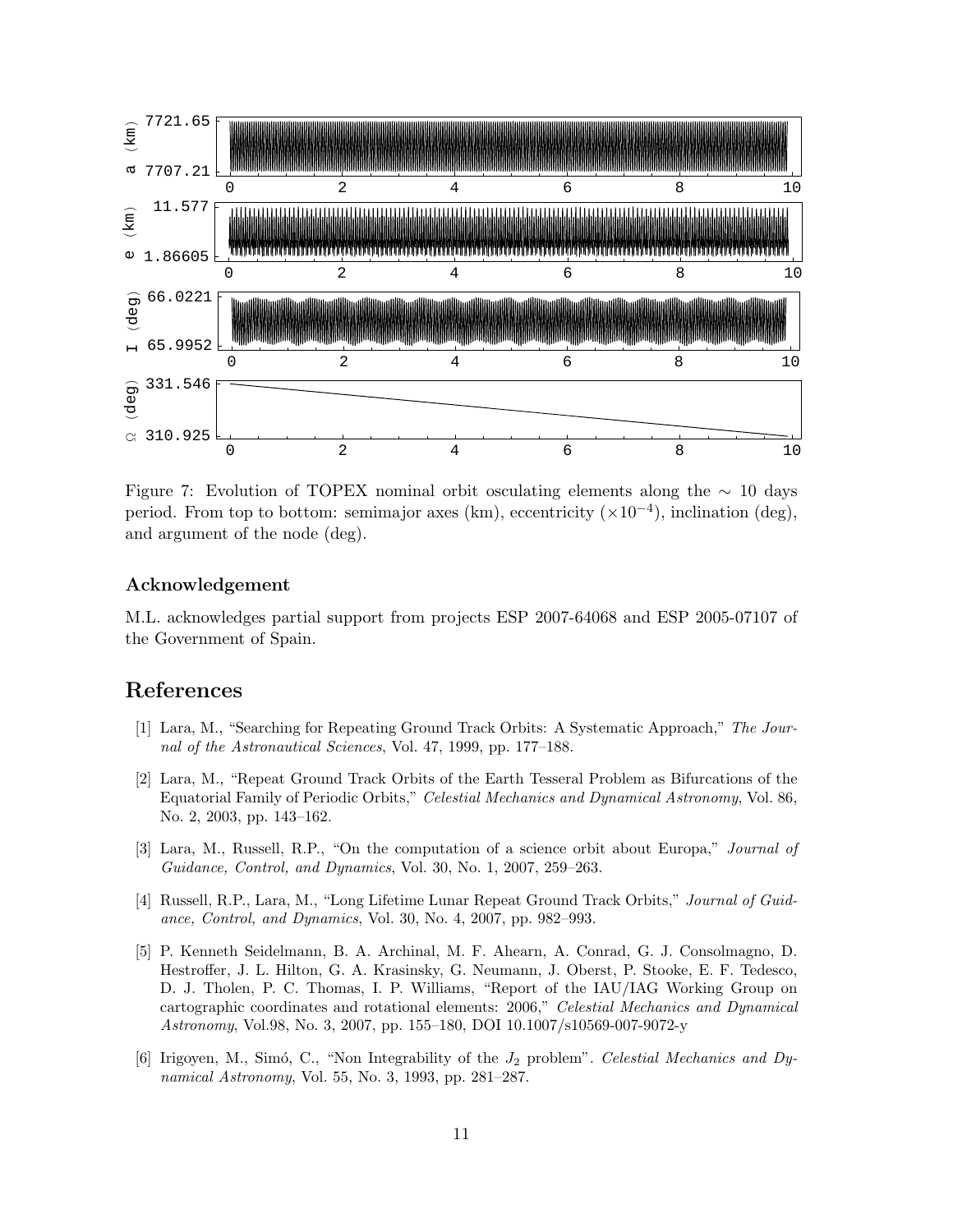

<span id="page-11-9"></span>Figure 8: TOPEX nominal orbit osculating semi-equinoctial elements.

- <span id="page-11-0"></span>[7] Deprit, A., Henrard, J., "Construction of Orbits Asymptotic to a Periodic Orbit," The Astronomical Journal, Vol. 72, No. 2, 1969, pp. 308–316.
- <span id="page-11-1"></span>[8] Tapley, B., Ries, J., Bettadpur, S., Chambers, D., Cheng, M., Condi, F., Gunter, B., Kang, Z., Nagel, P., Pastor, R., Pekker, T., Poole, S., Wang, F., "GGM02 - An improved Earth gravity field model from GRACE," Journal of Geodesy, Vol. 79, 2005, pp. 467478, DOI 10.1007/s00190- 005-0480-z
- <span id="page-11-2"></span>[9] Lara, M., Peláez, J., "On the Numerical Continuation of Periodic Orbits: An Intrinsic, 3-Dimensional, Differential, Predictor–Corrector Algorithm," Astronomy and Astrophysics, Vol. 389, Feb. 2002, pp. 692-701.
- <span id="page-11-3"></span>[10] Henón, M. "Exploration Numérique du Problème Restreint. II.— Masses égales, stabilité des orbites p´eriodiques," Annales d'Astrophysique, Vol. 28, No. 2, 1965, pp. 992–1007.
- <span id="page-11-4"></span>[11] Vallado, D.A., Fundamentals of Astrodynamics and Applications, 2nd edition, 2004, Space Technology Library, Microcosm Press & Kluwer Academic Publishers, pp. 792 ff.
- <span id="page-11-5"></span>[12] Lara, M., SADSaM: a Software Assistant for Designing SAtellite Missions. Report CNES num. DTS/MPI/MS/MN/99-053, 1999, 75 pp.
- <span id="page-11-6"></span>[13] Frauenholz, R.B., Bhat R.S., Shapiro, B.E., "Analysis of the TOPEX/Poseidon Operational Orbit: Observed Variations and Why," Journal of Spacecraft and Rockets, Vol. 35, No. 2, 1998, pp. 212-224
- <span id="page-11-7"></span>[14] Broucke, R., "Stability of periodic orbits in the elliptic, restricted three-body problem," AIAA Journal, Vol. 7, 1969, pp. 1003–1009
- <span id="page-11-8"></span>[15] Lara, M., San Juan, J.F., "Dynamic Behavior of an Orbiter Around Europa". Journal of Guidance, Control and Dynamics, Vol. 28, No. 2, 2005, pp. 291–297.